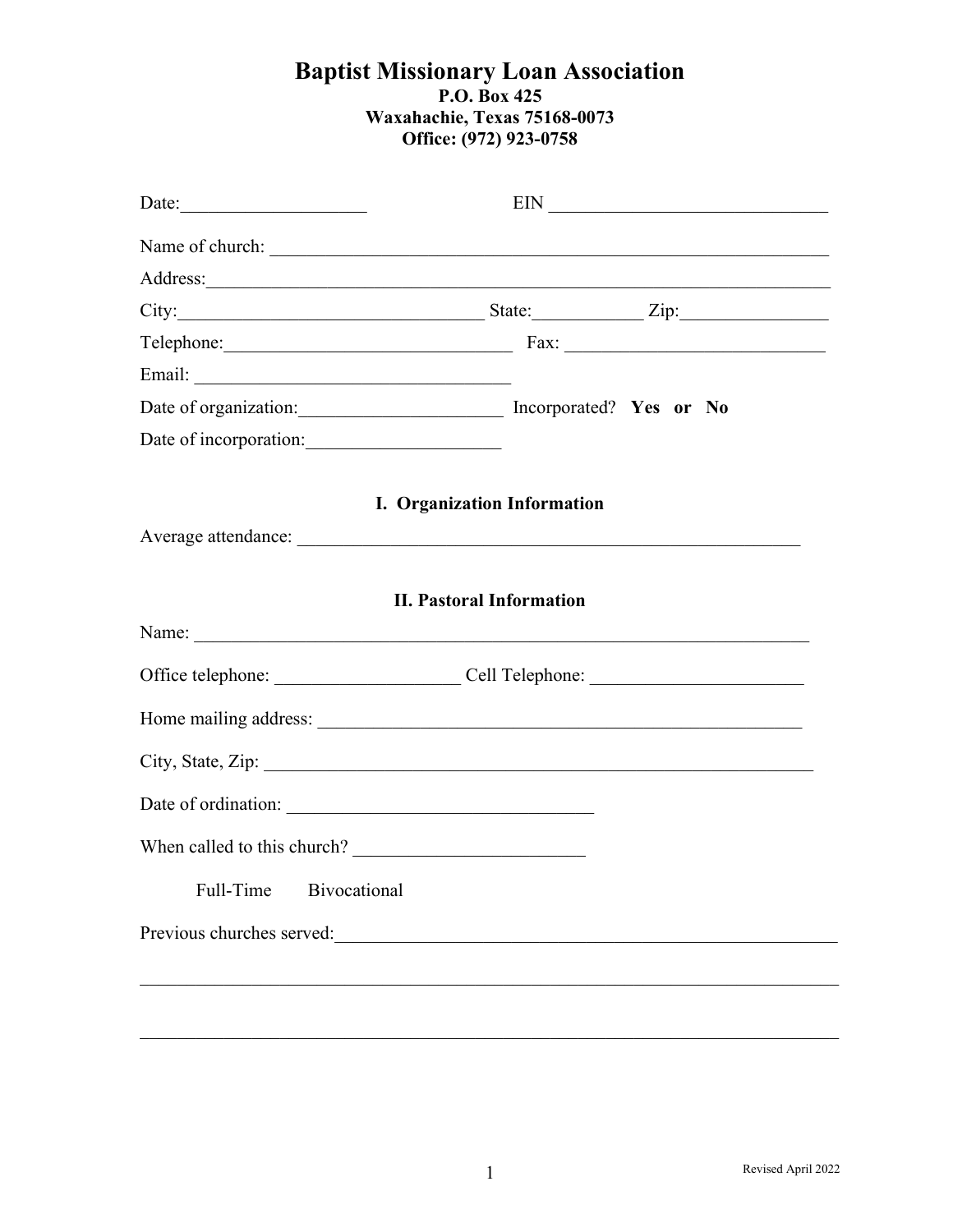### III. Financial Information

- YEAR BUDGET | ACTUAL INCOME | ACTUAL EXPENSE 20 Budget: | Actual Income YTD: | Actual Expenses YTD: 20 Budget: | Actual Income: | Actual Expenses:
- 1. Church Budget and Income Past Two Years:

- 2. Cash in building fund (if any)  $\$
- 3. Pledges to building fund if not in budget \$

#### IV. General Information

| Does the church have any other existing debt? Yes or No |  |  |
|---------------------------------------------------------|--|--|
| If yes, what is the amount of the existing debt?        |  |  |

#### V. Project Information

1. Brief description of project (i.e. remodel of ---, playground, new construction of ---, purchase of existing property, parsonage, etc.)

If purchasing property, what is the legal address of the property?

- 2. Estimated cost of project \$
- 3. Amount of loan requested  $\$$
- 4. Will the loan be paid from church's current budget? Yes or No Initials
- 5. List the names of three (3) trustees elected by the church to sign legal documents on behalf of the church.

 $\mathcal{L}_\mathcal{L} = \mathcal{L}_\mathcal{L} = \mathcal{L}_\mathcal{L} = \mathcal{L}_\mathcal{L} = \mathcal{L}_\mathcal{L} = \mathcal{L}_\mathcal{L} = \mathcal{L}_\mathcal{L} = \mathcal{L}_\mathcal{L} = \mathcal{L}_\mathcal{L} = \mathcal{L}_\mathcal{L} = \mathcal{L}_\mathcal{L} = \mathcal{L}_\mathcal{L} = \mathcal{L}_\mathcal{L} = \mathcal{L}_\mathcal{L} = \mathcal{L}_\mathcal{L} = \mathcal{L}_\mathcal{L} = \mathcal{L}_\mathcal{L}$ 

- 6. If you decide not to use the loan after commitment by the Board of Trustees, do you agree to pay the expenses incurred by the Board of Trustees relative to the application for loan (i.e. appraisal cost)? Yes or No Initials\_\_\_\_\_\_\_\_\_\_\_\_
- 7. Size of land area: Size of building(s):